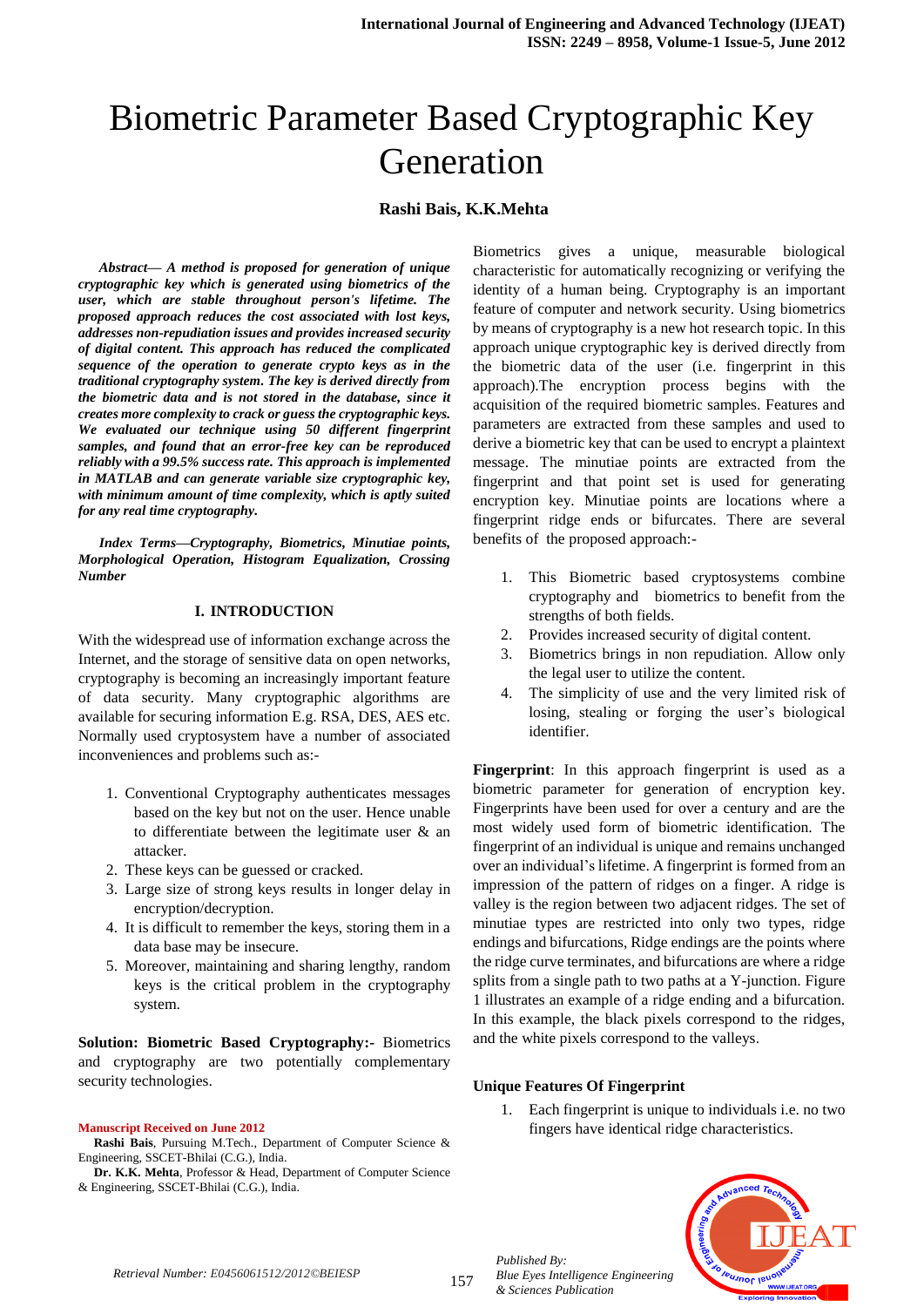- 2. They are highly universal as majority of the population have legible fingerprints.
- 3. They are very reliable as no two people have same fingerprint. Even identical twins having similar DNA, are believed to have different fingerprints.
- 4. Fingerprints are formed in the fetal stage and remain structurally unchanged throughout an individual's lifetime.
- 5. It is one of the most accurate forms of biometrics available.
- 6. Fingerprint acquisition is non intrusive and hence is a good option.



**Figure 1: Example of a ridge ending and a bifurcation.**

#### **II. CRYPTOGRAPHIC KEY GENERATION FROM FINGERPRINT BIOMETRIC**

In our approach we have selected fingerprint as the biometrics feature for generating cryptographic key. We have extracted minutiae points from the fingerprint and that point set is used for generating cryptographic key. The various steps required for generating cryptographic key from fingerprint biometric are:-

# **A. Fingerprint Image Enhancement**

The quality of the ridge structures in a fingerprint image is an important characteristic, as the ridges carry the information of characteristic features required for minutiae extraction. Ideally, in a well-defined fingerprint image, the ridges and valleys should alternate and flow in locally constant direction. This regularity facilitates the detection of ridges and consequently, allows minutiae to be precisely extracted from the thinned ridges. However, in practice, a fingerprint image may not always be well defined due to elements of noise that corrupt the clarity of the ridge structures. This corruption may occur due to variations in skin and impression conditions such as scars, humidity, dirt, and non-uniform contact with the fingerprint capture device. Thus, image enhancement techniques are often employed to reduce the noise and enhance the definition of ridges against valleys.

# **Histogram Equalization**

Histogram equalization is to expand the pixel value distribution of an image so as to increase the perceptional information. The original histogram of a fingerprint image has the bimodal type, the histogram after the histogram equalization occupies all the range from 0 to 255 and the visualization effect is enhanced.

# **B. Binarization**

Most minutiae extraction algorithms operate on binary images where there are only two levels of interest: the black pixels that represent ridges, and the white pixels that represent valleys. Binarization is the process that converts a grey level image into a binary image. This improves the contrast between the ridges and valleys in a fingerprint image, and consequently facilitates the extraction of minutiae. The outcome is a binary image containing two levels of information, the foreground ridges and the background valleys.

# **C. Thinning**

The final image enhancement step typically performed prior to minutiae extraction is thinning. Thinning is a morphological operation that successively erodes away the foreground pixels until they are one pixel wide. A standard thinning algorithm is employed, which performs the thinning operation using two sub iterations. This algorithm is accessible in MATLAB via the `thin' operation under the bwmorph function. Each sub iteration begins by examining the neighborhoods of each pixel in the binary image, and based on a particular set of pixel-deletion criteria, it checks whether the pixel can be deleted or not. These sub iterations continue until no more pixels can be deleted. The application of the thinning algorithm to a fingerprint image preserves the connectivity of the ridge structures while forming a skeletonised version of the binary image. This skeleton image is then used in the subsequent extraction of minutiae.



**Figure 2: Steps for Key Generation**

# **D. Minutiae Extraction**

The most commonly employed method of minutiae extraction is the Crossing Number (CN) concept. This method involves the use of the skeleton image where the ridge flow pattern is eight-connected. The minutiae are extracted by scanning the local neighborhoods of each ridge pixel in the image using a 3*×*3 window.



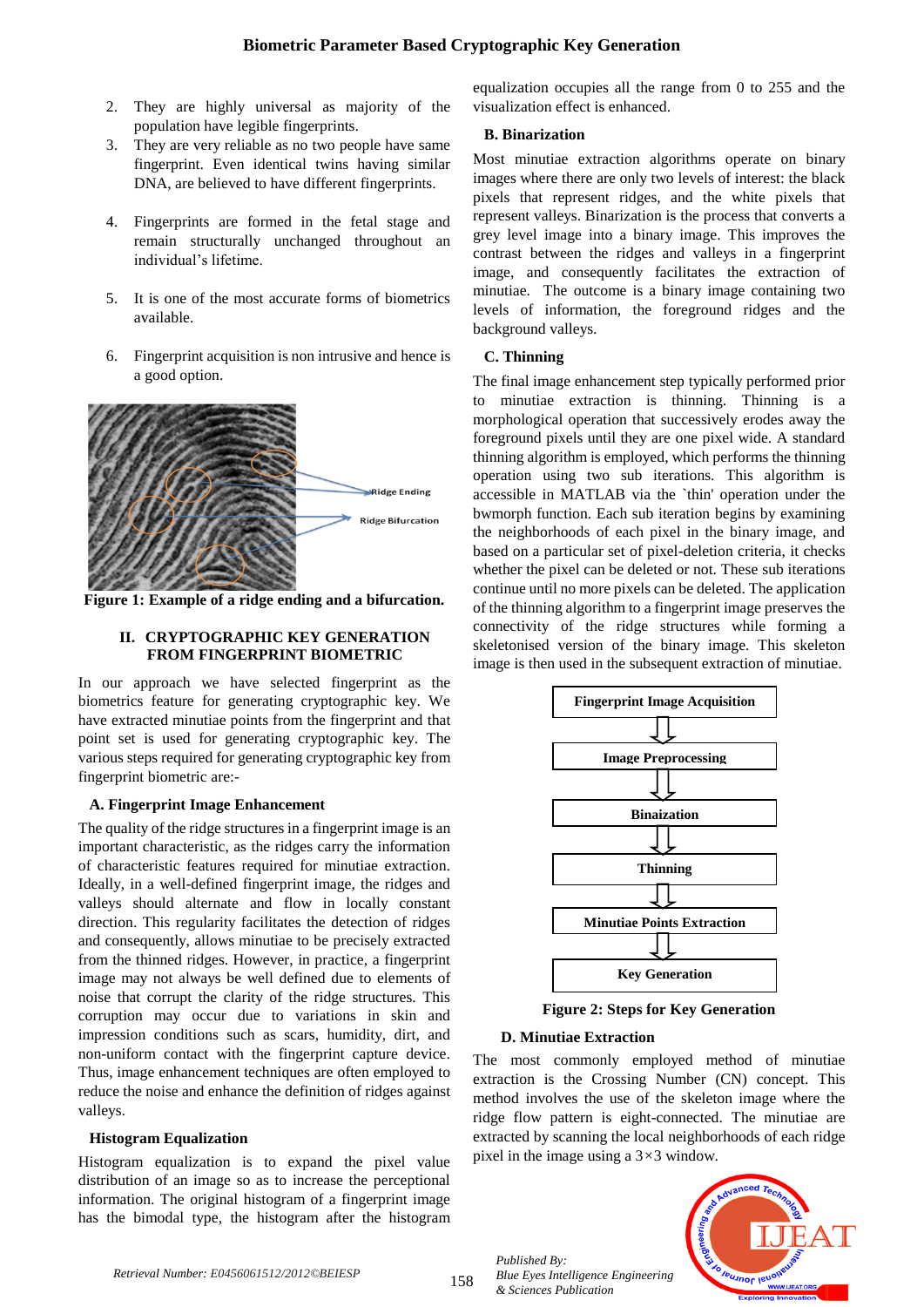The CN value is then computed, which is defined as half the sum of the differences between pairs of adjacent pixels in the eight-neighborhoods. Using the properties of the CN as shown in Table I below, the ridge pixel can then be classified as a ridge ending, bifurcation or non-minutiae point. For example, a ridge pixel with a CN of one corresponds to a ridge ending, and a CN of three corresponds to a bifurcation.

**Table I: Properties of the Crossing Number**

| <b>Property</b>        |  |  |  |
|------------------------|--|--|--|
| Isolated point         |  |  |  |
| Ridge ending point     |  |  |  |
| Continuing ridge point |  |  |  |
| Bifurcation point      |  |  |  |
| Crossing point         |  |  |  |

The Crossing Number (CN) method is used to perform minutiae extraction. This method extracts the ridge endings and bifurcations from the skeleton image by examining the local neighborhood of each ridge pixel using a 3×3 window. The CN for a ridge pixel *P* is given by:

$$
CN = 0.5 \sum_{i=1}^{8} |Pi - Pi + 1|, P_9 = P_1
$$

where Pi is the pixel value in the neighborhood of P. For a pixel P, its eight neighboring pixels are scanned in an anti-clockwise direction as follows:

|       | $\mid$ P <sub>4</sub> $\mid$ P <sub>3</sub> $\mid$ P <sub>2</sub> |       |  |  |  |  |
|-------|-------------------------------------------------------------------|-------|--|--|--|--|
| $P_5$ | $\mathbf{P}$                                                      | $P_1$ |  |  |  |  |
|       |                                                                   | P。    |  |  |  |  |

a) b) c) **Figure 3: An Example 3×3 Matrix**

- $\Box$  If the central is one-value and has only one one-value as neighbor, then it is an endpoint like in Figure b).
- $\Box$  If the central is one-value and has three one-value as neighbor, then it is an bifurcation like in Figure c).

After the CN for a ridge pixel has been computed, the pixel can then be classified according to the property of its CN value. As shown in Table I, a ridge pixel with a CN of one corresponds to a ridge ending, and a CN of three corresponds to a bifurcation. For each extracted minutiae point, the following information is recorded:

- a) X and Y coordinates,
- b) Orientation of the associated ridge segment, and
- c) Type of minutiae (ridge ending or bifurcation).

**Table II: Minutiae Points**

|              | <b>Minutiae Position</b> | <b>Minutiae type</b>             | <b>Minutiae</b><br><b>Direction</b> |
|--------------|--------------------------|----------------------------------|-------------------------------------|
| X Coordinate | <b>Y</b> Coordinate      | <b>Crossing</b><br><b>Number</b> | Theta                               |
|              | 238                      |                                  | 270                                 |
|              | २२५                      |                                  | -35                                 |

| 397 | 327 |     |
|-----|-----|-----|
| 503 | 537 |     |
| 698 | 12  | 90  |
| 856 | 381 | ንግበ |

# *E. Key Generation*

The key generation algorithm is as follows:-

 $key = key vector$ 

 $k = \text{key vector size}$ 

cnAry = Array of crossing Number of extracted Minutiae Point.

minutiae()= minutiae point matrix

Step1: Read the minutiae points.

 $cnAry = minutiae(:, 3)$ 

Step2: Set the key size according to the encryption algorithm.

Set  $k = 64$ ;

.

Step3: if  $k > size(cnAry)$ 

 $k = size(cnAry)$ 

Step4:  $key = [k]$ ;

Step5: for  $x = 1$  to k if cnAry $(x) = 3$ 

then key(x) =  $0$ 

else key(x)=  $cnAry(x)$ 

Step6: key= The final required key vector.

# **III. EXPERIMENTAL RESULTS**

This scheme is programmed in Matlab (Matlab7.6). We have tested the proposed system with diverse fingerprint images. The minutiae points are extracted from the fingerprint images using the approach discussed. A Unique cryptographic key is generated from the biometric template of a user. The following are the experimental results obtained for the proposed approach:-



*Published By: Blue Eyes Intelligence Engineering & Sciences Publication*